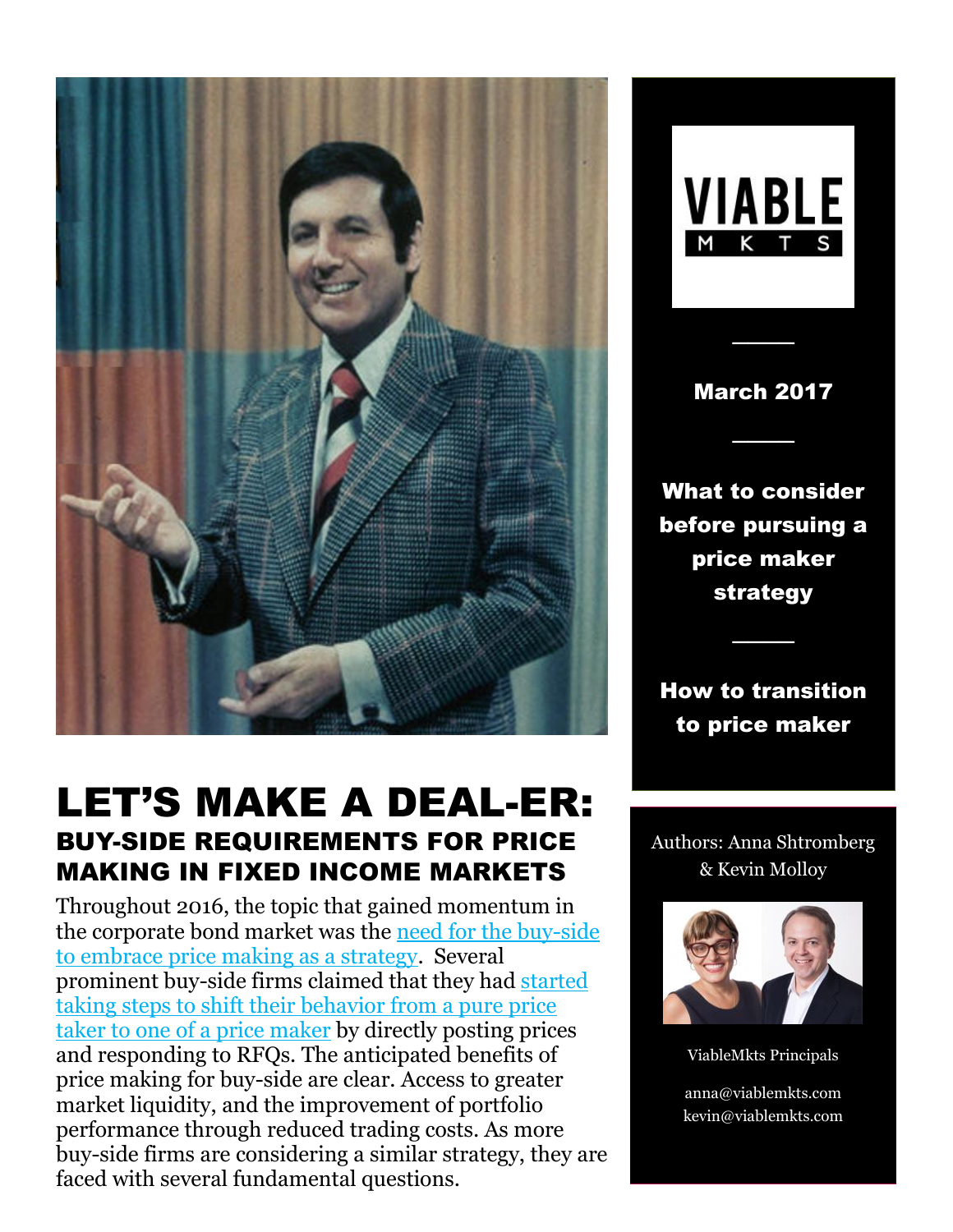# Key Questions for Potential Corporate Bond Price Makers

#### **1) Do we have the right business model to pursue this strategy?**

The extent that a buy-side firm can adopt price-making into their corporate bond trading process is directly dependent on their current business structure. There are aspects of pricemaking that may or may not be congruent with the responsibilities and trading behavior of your firm. Determining the areas of your workflow that would benefit most from pricemaking techniques is the first step towards developing a strategy.



#### **2) What are the trading technology requirements for price making?**

Current buy-side technology and infrastructure does not provide the key tools required for successful price-making. Identifying the high-priority technology solutions for your price-making activity and formulating a plan for technology development is essential.

#### **3) How could price-making activity impact relationships with dealers?**

Altering your trading behavior to be more self-reliant can potentially change the way some dealers view your organization. Are you a competitor or still a client? Understanding the nuances of which practices are considered acceptable from a dealer's perspective is critical for maintaining solid relationships with market makers while evolving your trading capabilities.



For buy-side institutions that are formulating a price-making strategy in corporate bonds, a full examination of these key questions can serve as a guide that helps you optimize the benefits of price-making while avoiding the pitfalls.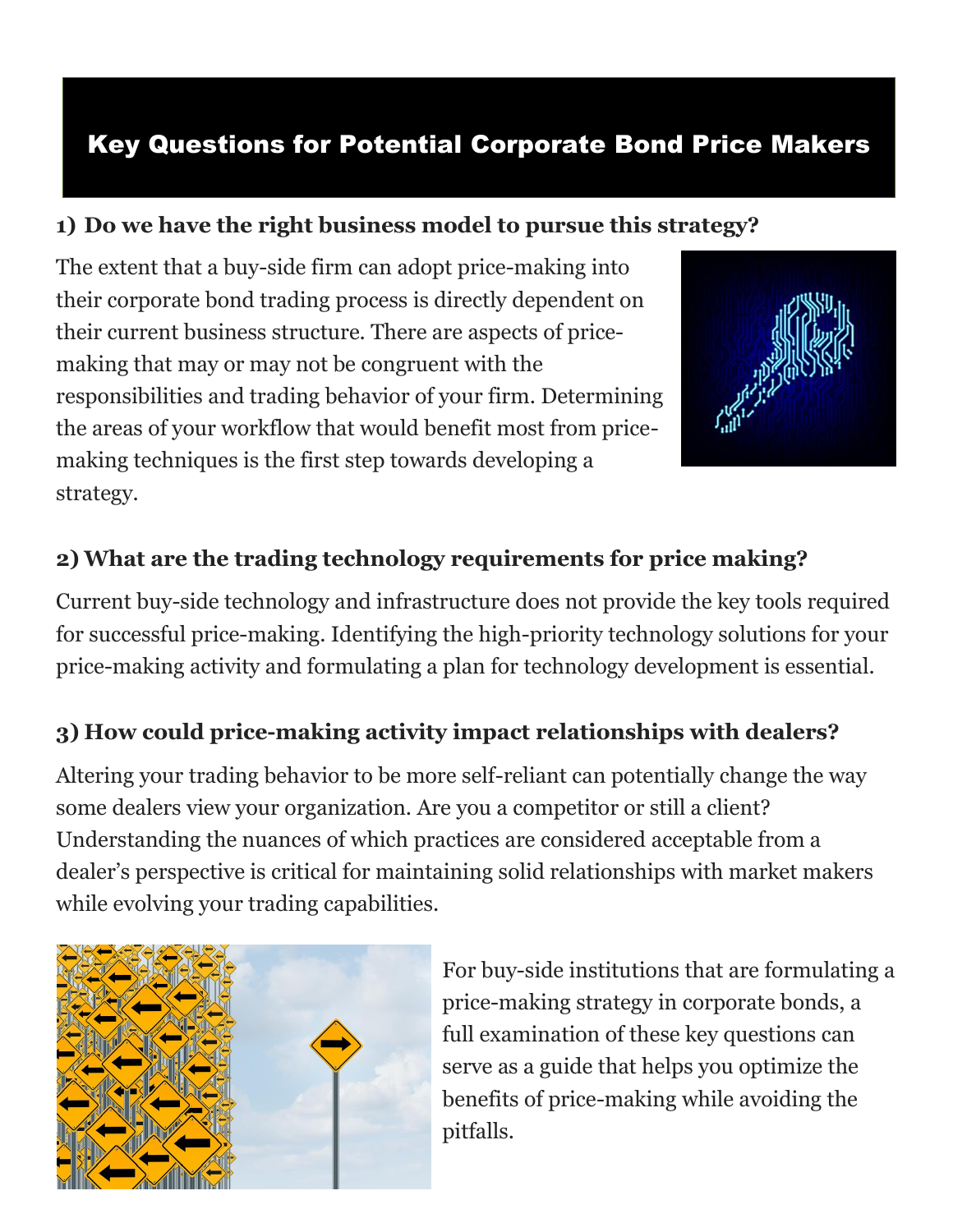## Different Strokes

Before we move further, it is important to acknowledge a common mistake that has distorted meaningful conversations about new trading behaviors and market evolution. There is a significant difference between a Price Maker and a Market Maker. Failure to acknowledge this fact leads to numerous "What chu talkin' bout Willis?" moments that we'd like to avoid in this article.



A Market Maker is an entity that derives revenues (and potential profits) by providing other market participants with the opportunity to trade. In theory, **serving the trading needs of others is a market maker's singular business focus.**

A Price Maker is a buy-side institution that can directly manage their own order flow by posting prices and responding to RFQs (when an inquiry fits their needs).

# *The fundamental difference between price making and market making is almost identical to the difference between a restaurant and dinner party.*

Like Market Makers, restaurants are designed to respond to the needs of others. To do so, they must advertise what they offer with a menu (post markets), have the ingredients to produce the meals (hold inventory), and meet the spontaneous dietary requests of their customers (improvise). In addition, this is done on a daily basis.

A dinner party host decides the time of the party, number of guests, and most importantly, the meal. Yes, dinner parties allow others to eat, but the opportunity is limited because ultimately, the dinner guests are beholden to the host.



Price makers allow others to trade, but those opportunities are extremely finite because ultimately, market participants are beholden to the trading needs of the price making entity. It's not for this discussion, but **thinking market liquidity will materially** 

**improve with the addition of more price makers is not sound.**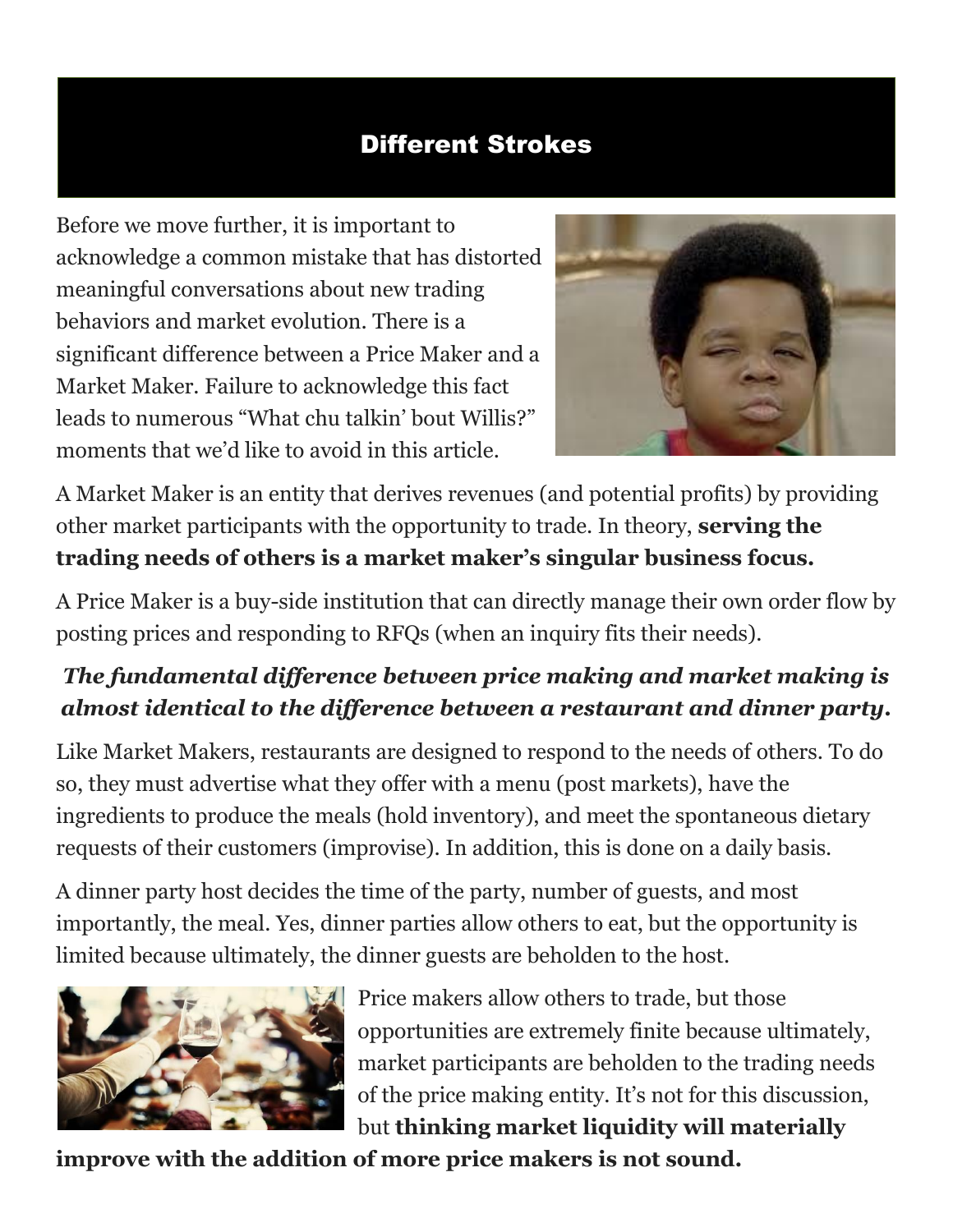# Tiiiiime is on my side  $\mathbb{F}^3$

Determining your price making strategy in the corporate bond market begins with examining your trading behavior. Price making is exclusive to electronic trading platforms, so you must **measure your current level of electronic activity and calculate the total amount of your order flow that could be traded electronically.** This analysis requires a mastery of the corporate bond e-Trading landscape because despite what some believe, there is life beyond an all to all RFQ model. In fact, the ECN platforms are essential to price making.



The next phase of your examination process is the biggest factor in dictating just how much of a "price maker" you can be. While the benefits of price making are obvious, there is a major risk, **what if you don't complete the trade? (aka "**[execution risk](http://www.nber.org/papers/w12165.pdf)**")**

A buy-side firm's tolerance for execution risk is a direct function of time. Those institutions that have enough time on their side to patiently wait to trade, can fully adopt price making as a part of their long-term trading strategy. In

contrast, **buy-side firms that have limited flexibility in how long they can wait for a trade to occur, are poorly suited to employ price making** as a meaningful method for trading corporate bonds.

Endowments, hedge funds, prop-trading firms and certain types of insurance companies are generally not required to provide immediate liquidity to the investors they represent. These types of buy-side institutions have an edge in price making capabilities because of their inherently high tolerance for execution risk.

Actively managed bond funds are on the other end of the spectrum. They must outperform the market to demonstrate value, so holding cash is not ideal. In addition, most funds offer same day redemptions, so they are required to provide investors with immediate liquidity upon demand. If you are a buy-side institution whose trading decisions are primarily driven by cash flows, your low tolerance for execution risk will make it difficult to leverage price making to meet the liquidity needs of your clients.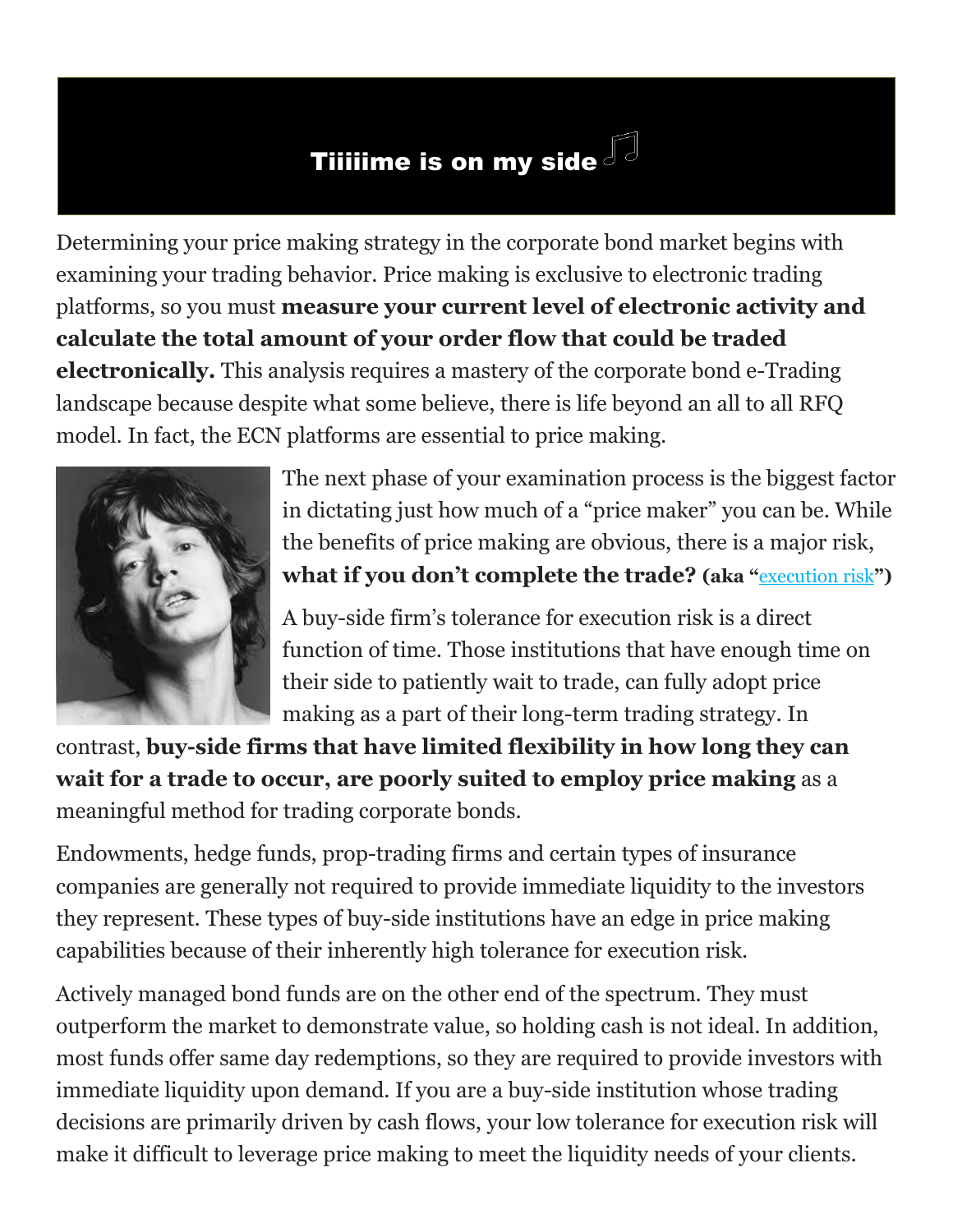### We're gonna need a bigger boat…

The requirements for becoming a successful price maker may be completely foreign to some traditional buy-side accounts. Fundamentally, a **buy-side execution trader must transition from a workflow model where they trade what they want, when they want to trade it,** 



**to a process that involves trading when opportunities present themselves**. Sourcing opportunities is a function of implementing the right trading solutions.



The required components start with the **aggregation and organization of pricing data** because making prices accurately begins with seeing prices. Now, some may try the Cliff's Notes version of price aggregation which is to use a model-based pricing feed from a vendor. This may look like a viable methodology for making your own prices, but model-based pricing information lacks the detail required to be a successful price maker, namely, the ability to know what it will take to be the best bid or best offer in the market.

**Another critical trading tool is an application that can manage incoming electronic inquiry from All-to-All RFQ platforms and ECNs.** This solution will allow you to field inquiry from multiple systems through a single screen, and give the end user the ability to filter electronic order flow based on the commercial value.

Finally, **buy-side institutions must have a technology solution for broadcasting their orders and resting prices on multiple venues.** You know, the price making part of being a "price maker". This is a difficult component to master because passive trading requires constant management of your prices to ensure that they are in line with where the market is trading. Without the assistance of technology, a fully manual process will undoubtedly end up in off-market executions. In other words, your most active trading will be the result of being on the wrong side of the market.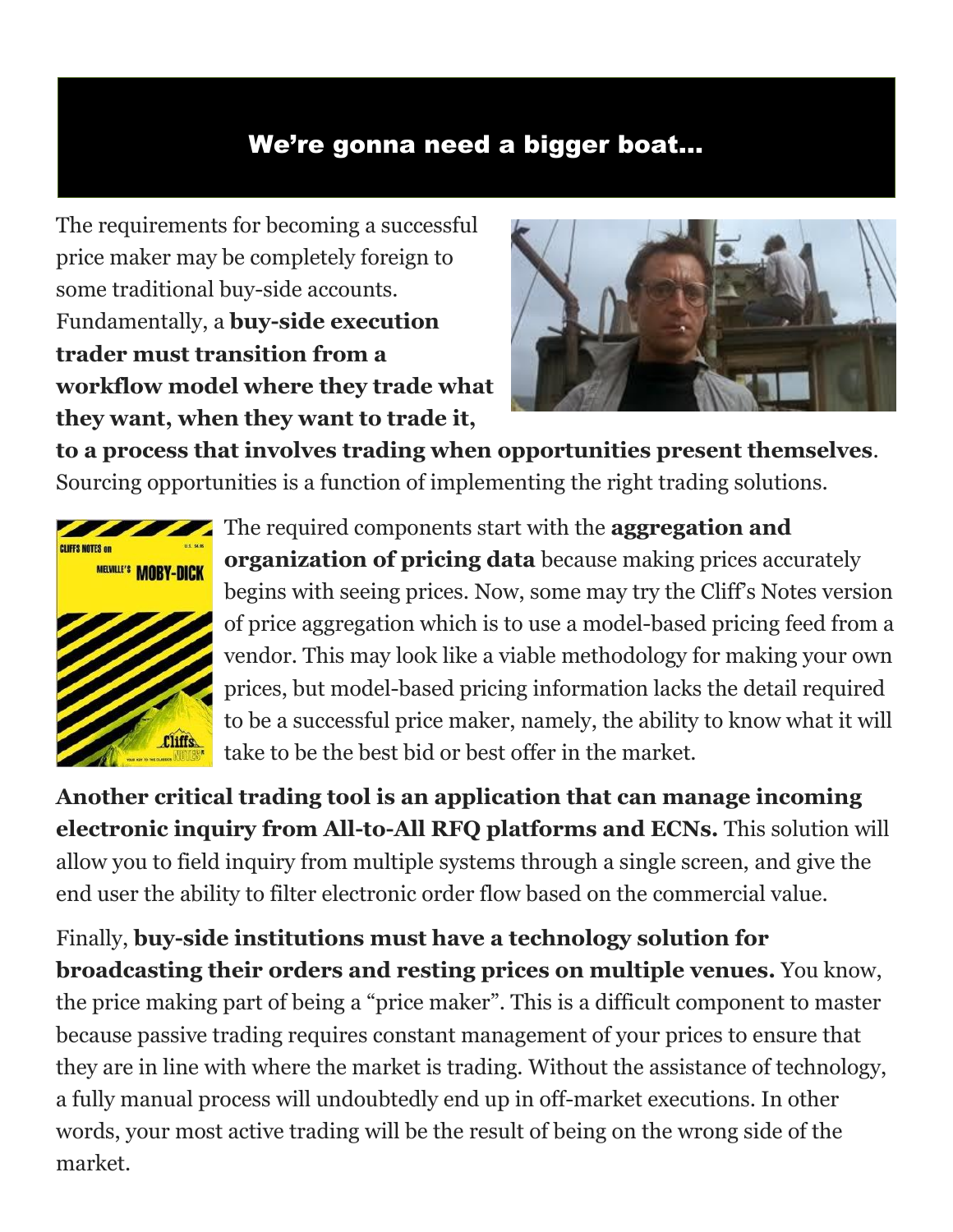# I'm not going to be ignored!

Acquiring the ability to become a successful price maker is great, but depending on your broader trading needs, **it may be wise to ensure that your new trading behavior doesn't threaten your existing dealer relationships.** Failure to be considerate could result in these types of confrontations with some of the more sensitive liquidity providers:



There is no written rule book for indicating what types of behaviors would potentially threaten dealers, but the key commandments have been codified over decades.

# Thou shall not:

• **Compete directly for voice order flow** 

This major violation only comes into play if a buy-side entity starts utilizing a sales force to get trades done. Unlikely for anyone but ETF authorized participants.

- **Use the price of one dealer to complete trades with thy neighbor**  Utilizing one dealer's quote to trade with another dealer is bad, using that dealer's quote to trade with another buy-side client is heresy.
- **Provide two-way markets**

The act of maintaining a bid and offer is assumed to be the exclusive domain of the sell-side. It is assumed that any buy-side entity that is making two way markets is leveraging the information they get from dealers to tighten the market's bid/offer. This is probably the worst thing a buy-side firm can be accused of doing by a dealer.

As long as your price making strategy steers clear of these activities, there will be minimal conflict with traditional dealers. Notice how competing for RFQ order flow is not on this list? **In general, dealers don't feel threatened by the new all to all RFQ protocols because the quality of RFQ order flow is very poor**. They just hate the RFQ platform pricing model.